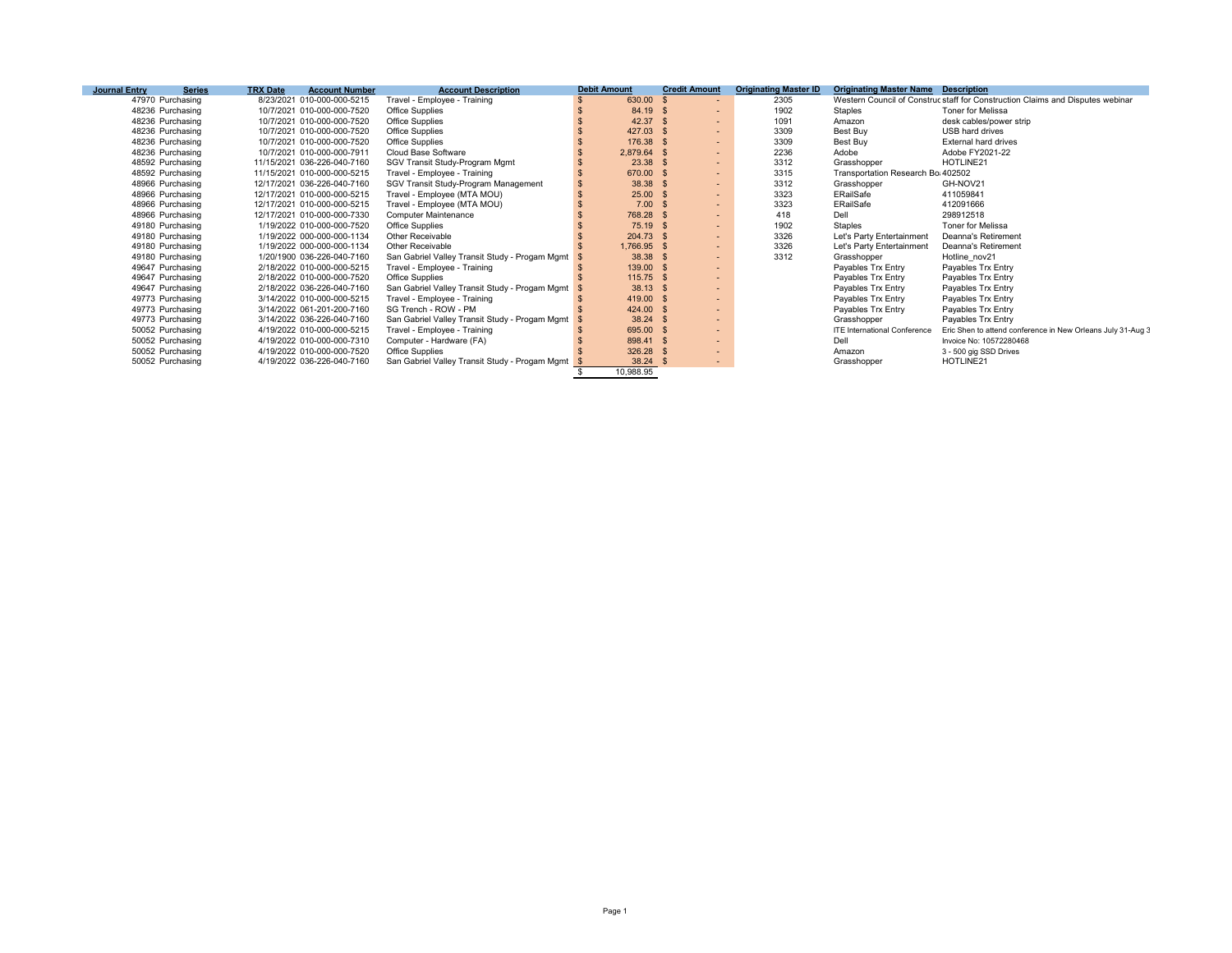### **SAN GABRIEL VALLEY COUNCIL OF GOVERNMENTS Selected Asset Account Balances As of May 2022**

| <b>Account Number</b> | <b>Description</b>                      | <b>Balance</b><br>4/30/2022 | <b>Increase</b>          | <b>Decrease</b>                                                                                                                                                                               | <b>Net Change</b> | <b>Balance</b><br>5/31/2022 |
|-----------------------|-----------------------------------------|-----------------------------|--------------------------|-----------------------------------------------------------------------------------------------------------------------------------------------------------------------------------------------|-------------------|-----------------------------|
| 000-000-000-1010      | CBB - 242-118-669 Checking              | 705.434.69                  | 1,250,306.46             | 636,390.23                                                                                                                                                                                    | 613.916.23        | 319,350.92                  |
| 000-000-000-1052      | CBB-242-300-597 MM (Homelessness Trust) | 1,478,660.21                | 130.22                   |                                                                                                                                                                                               | 130.22            | 1,478,790.43                |
| 000-000-000-1090      | Petty Cash                              | 400.00                      | $\overline{\phantom{a}}$ |                                                                                                                                                                                               |                   | 400.00                      |
| 000-000-000-1100      | LAIF 40-19-038                          | 245.974.76                  | -                        | $\hskip1.6pt\hskip1.6pt\hskip1.6pt\hskip1.6pt\hskip1.6pt\hskip1.6pt\hskip1.6pt\hskip1.6pt\hskip1.6pt\hskip1.6pt\hskip1.6pt\hskip1.6pt\hskip1.6pt\hskip1.6pt\hskip1.6pt\hskip1.6pt\hskip1.6pt$ |                   | 245,974.76                  |
| 000-000-000-1101      | <b>LAIF Maket Value</b>                 | 1,122.00                    | -                        |                                                                                                                                                                                               |                   | 1,122.00                    |
| 000-000-000-1210      | Member Receivable                       |                             | -                        | $\overline{\phantom{0}}$                                                                                                                                                                      |                   |                             |
| 000-000-000-1220      | Grants/Contracts Receivable             | 214.127.77                  | 15.787.24                | 36,333.38                                                                                                                                                                                     | (20, 546, 14)     | 193,581.63                  |
| 000-000-000-1225      | Sponsorships Receivable                 |                             |                          |                                                                                                                                                                                               |                   |                             |
| 000-000-000-1232      | <b>Rental Deposits Receivable</b>       | 5.489.36                    |                          |                                                                                                                                                                                               |                   | 5,489.36                    |
| 000-000-000-1291      | Receivables - Other                     | 810.00                      | $\blacksquare$           | $\overline{\phantom{0}}$                                                                                                                                                                      |                   | 810.00                      |
|                       |                                         | 2,652,019                   | 1,266,224                | 672,724                                                                                                                                                                                       | 593.500           | 3,245,519                   |

### **As of May 2022 SGVCOG - ACE Capital Projects Selected Asset Account Balances**

| <b>Account Number</b> | <b>Description</b>                        | <b>Balance</b><br>4/30/2022 | <b>Increase</b> | <b>Decrease</b>          | Net Change        | <b>Balance</b><br>5/31/2022 |
|-----------------------|-------------------------------------------|-----------------------------|-----------------|--------------------------|-------------------|-----------------------------|
|                       |                                           |                             |                 |                          |                   |                             |
| 000-000-000-1110      | <b>CBB General Checking Account</b>       | 2,270,063.66                | 19.278.578.71   | 19,652,742.09            | (374, 163.38)     | 1,895,900.28                |
| 000-000-000-1121      | LAIF Operating (40 19 044)                | 348.643.21                  |                 |                          |                   | 348,643.21                  |
| 000-000-000-1122      | LAIF - Debt (11 19 031)                   | .358.108.39                 |                 |                          |                   | 1.358.108.39                |
| 000-000-000-1123      | Sweep (CBB - Mutual Fund)                 | 16,838,580.08               | 8.688.600.86    | 7,811,183.12             | 877.417.74        | 17,715,997.82               |
| 000-000-000-1124      | UPPR Contribution Funds (CBB-MM - 0603)   | 544.193.29                  | 47.71           |                          | 47.71             | 544.241.00                  |
| 000-000-000-1125      | MTA Loan Interest Reimb (CBB - MM - 0604) | 2.731.638.76                | 239.49          | $\overline{\phantom{a}}$ | 239.49            | 2,731,878.25                |
| 000-000-000-1131      | <b>Grants Receivable</b>                  | 23,617,095.28               | 5.382.097.40    | 26.624.040.56            | (21, 241, 943.16) | 2,375,152.12                |
| 000-000-000-1135      | Retention Receivable - MTA                | 4.506.481.21                |                 |                          |                   | 4,506,481.21                |
|                       |                                           | 52.214.804                  | 33,349,564      | 54.087.966               | (20, 738, 402)    | 31,476,402                  |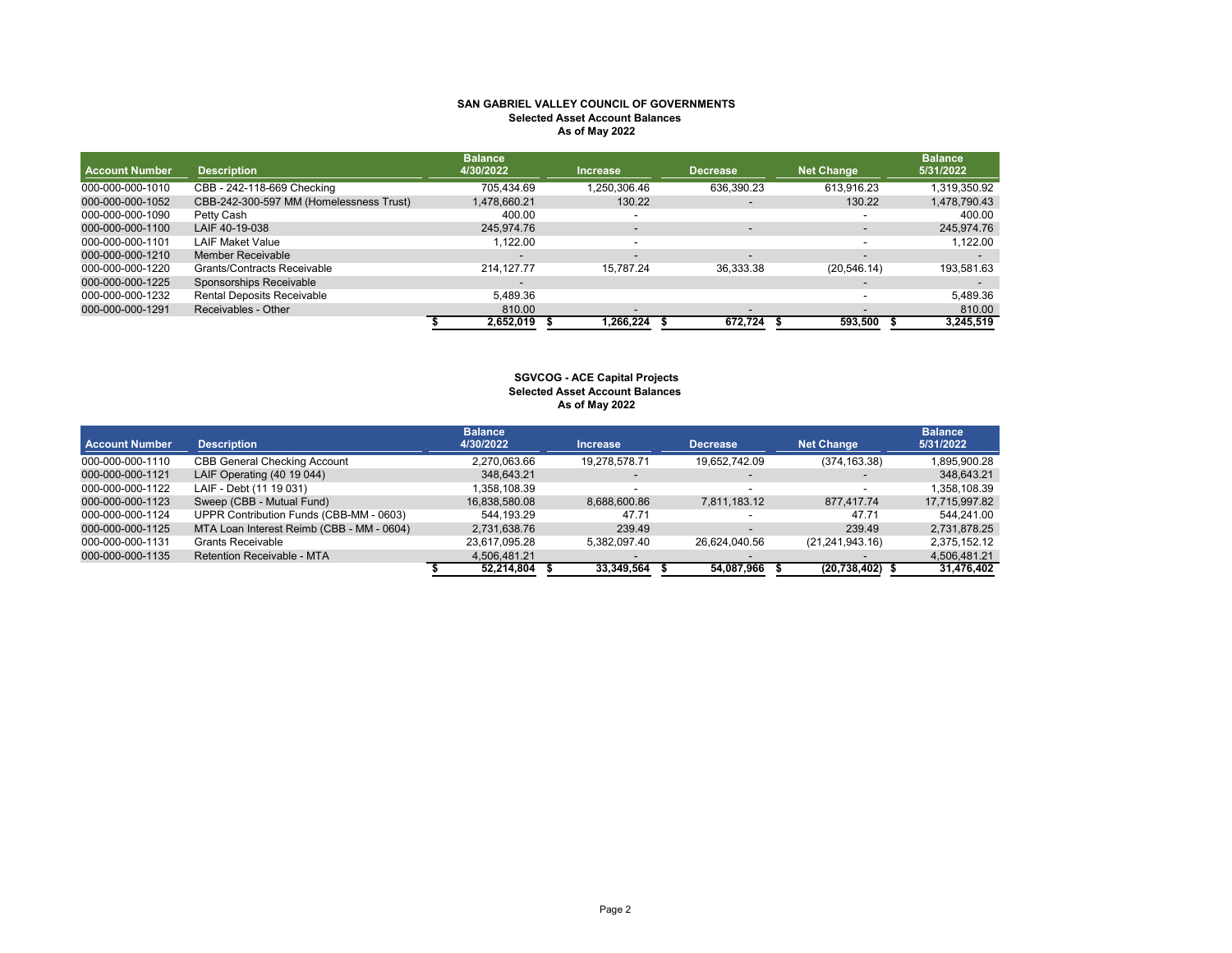# SAN GABRIEL VALLEY COUNCIL OF GOVERNMENTS Disbursements Report May 2022

Т

| <b>Transaction</b> | Number/             |                                |                                                                            |               |
|--------------------|---------------------|--------------------------------|----------------------------------------------------------------------------|---------------|
| <b>Date</b>        | <b>Reference</b>    | <b>Vendor Name</b>             | <b>Description</b>                                                         | <b>Amount</b> |
| 5/4/2022           | 10269               | Southern Californa Association | SCAG Conference and General Assembly fees for Sam and Ricky.               | \$700.00      |
| 5/4/2022           | 10270               | City of San Dimas              | <b>City Homeless Programs</b>                                              | \$76,336.10   |
| 5/4/2022           | 10271               | City of Pomona                 | <b>City Homeless Programs</b>                                              | \$20,954.75   |
| 5/4/2022           | 10272               | Tetra Tech, Inc.               | Upper LA River EWMP Wet Weather Bacteria Monitoring                        | \$18,915.10   |
| 5/5/2022           | EFT000000000006     | Capital Representation Group,  | Legislative Consultant Services - April-22                                 | \$5,000.00    |
| 5/5/2022           | EFT000000000007     | Craftwater Engineering, Inc.   | 21-042 - NPDES COMPLIANCE REPORTING & REGULATORY SUPPORT                   | \$4,541.00    |
| 5/5/2022           | EFT000000000008     | <b>RIVAL Creative LLC</b>      | ULAR WMG AGREEMENT 21-19 FOR PHASE II - WEBSITE                            | \$10,000.00   |
| 5/12/2022          | 10273               | Sophia Sousa                   | mileage Reimbursement for April 22 for SoCalREN                            | \$50.79       |
| 5/12/2022          | 10274               | City of Claremont              | <b>City Homeless Programs</b>                                              | \$1,480.88    |
| 5/12/2022          | 10275               | City of Covina                 | <b>City Homeless Programs</b>                                              | \$29,816.28   |
| 5/12/2022          | 10276               | City of Duarte                 | <b>City Homeless Programs</b>                                              | \$21,211.84   |
| 5/12/2022          | 10277               | City of Monrovia               | <b>City Homeless Programs</b>                                              | \$23,430.96   |
| 5/12/2022          | 10278               | City of Montebello             | <b>City Homeless Programs</b>                                              | \$9,053.13    |
| 5/12/2022          | 10279               | City of Monterey Park          | <b>City Homeless Programs</b>                                              | \$17,743.39   |
| 5/12/2022          | 10280               | City of San Gabriel            | <b>City Homeless Programs</b>                                              | \$12,500.00   |
| 5/12/2022          | 10281               | City of South Pasadena         | <b>City Homeless Programs</b>                                              | \$8,648.66    |
| 5/16/2022          | EFT000000000009     | Vanessa Guerra                 | mileage Reimbursement for April 22 for SoCalREN                            | \$20.60       |
| 5/16/2022          | EFT000000000010     | Johanna Read                   | mileage Reimbursement for April 22 for SoCalREN                            | \$30.74       |
| 5/19/2022          | 10282               | LeSar Development Consultants  | REAP - Surplus Land Inventory                                              | \$32,250.00   |
| 5/19/2022          | 10283               | City of Alhambra               | <b>City Homeless Programs</b>                                              | \$2,666.67    |
| 5/19/2022          | EFT000000000011     | <b>B-Cycle LLC</b>             | E- bike shipping                                                           | \$118,445.00  |
| 5/19/2022          | EFT000000000012     | <b>FEHR&amp; PEERS</b>         | Feasibility Study for Establishing the Regional VMT Mitigation Fee Program | \$11,423.20   |
| 5/19/2022          | EFT000000000013     | Pok Hin Fung                   | mileage Reimbursement for April 22 for SoCalREN                            | \$26.38       |
| 5/19/2022          | EFT000000000014     | <b>SCS Engineers</b>           | Food Recovery Program Task 6                                               | \$33,125.95   |
| 5/23/2022          | DEBIT-ICMA PE052022 | <b>ICMA-RC</b>                 | DEBIT-ICMA PE052022                                                        | \$3,808.67    |
| 5/24/2022          | EFT-ICMA PE050622   | <b>ICMA-RC</b>                 | EFT-ICMA PE050622                                                          | \$3,788.67    |

**Total April 2022 Disbursements \$465,968.76**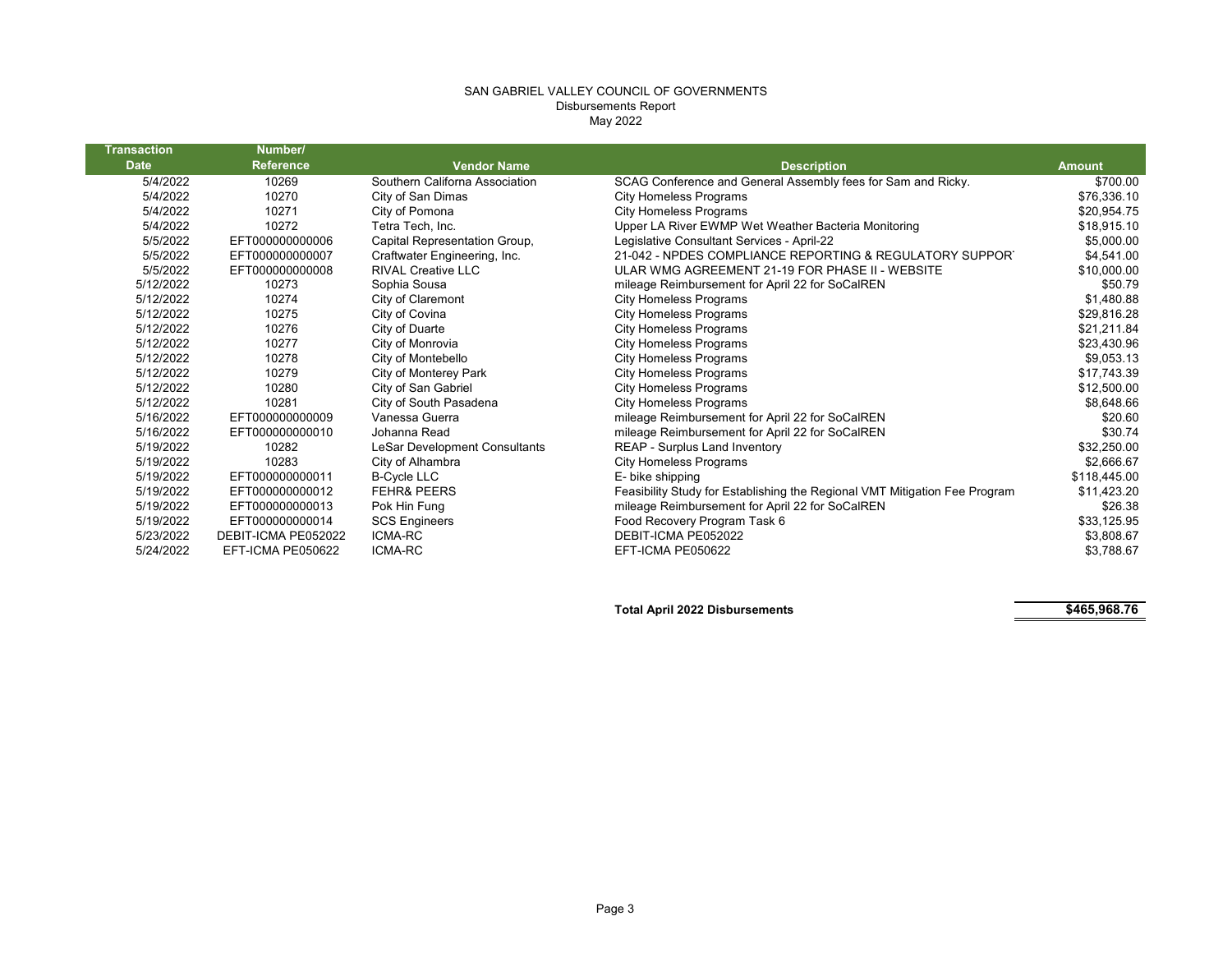#### ACE CONSTRUCTION AUTHORITY Disbursements Report As of May 2022

| <b>Transaction</b>     |                                             |                                          |                                                              |                            |
|------------------------|---------------------------------------------|------------------------------------------|--------------------------------------------------------------|----------------------------|
| <b>Date</b>            | <b>Check Number</b>                         | <b>Vendor Name</b>                       | <b>Description</b>                                           | <b>Amount</b>              |
| 5/3/2022               | EFT-CALPERS-MED-MAY                         | <b>CALPERS</b>                           | <b>Emplyee Pension benefit</b>                               | \$30,424.21                |
| 5/4/2022               | 21511                                       | County Sanitation District of            | Capital Usage Fee: Property located at 711 Fairway I         | \$9,165.55                 |
| 5/4/2022               | EFT-CALPERS PE042222                        | <b>CALPERS</b>                           | <b>Emplyee Pension benefit</b>                               | \$17,295.55                |
| 5/5/2022               | ACH-G.CARDAMONE#1745                        | Gary J Cardamone                         | Mileage Reimbursement                                        | \$21.39                    |
| 5/5/2022               | <b>ACH-LAND VERITAS</b>                     | <b>Land Veritas Corp</b>                 | PMPAY00001154                                                | \$685,000.00               |
| 5/5/2022               | ACH-NRSS-FEB14-FEB20                        | National Railroad Safety Servi           | Flagging services for Fullerton Grade separation             | \$8,375.00                 |
| 5/5/2022               | ACH-RENE-FEB-MAR22                          | Rene Coronel                             | Travel- Employee Milleage                                    | \$565.59                   |
| 5/5/2022               | ACH-RIVERSIDE#35 FEB                        | <b>Riverside Construction Company</b>    | DURFEE AVE GRADE SEPARATION                                  | \$1,559,313.51             |
| 5/5/2022               | ACH-RIVERSIDE#35RETN                        | <b>Riverside Construction Company</b>    | DURFEE AVE GRADE SEPARATION                                  | \$82,069.13                |
| 5/5/2022<br>5/5/2022   | ACH-SKANSKA#5 FEB22<br>ACH-Y.RIVERA-VCH1744 | Skanska<br>Yanin Rivera                  | Fullerton Road Grade Separation<br>Travel- Employee Milleage | \$1,050,885.26<br>\$279.64 |
| 5/9/2022               | EFT-CALPERS PE050622                        | <b>CALPERS</b>                           | <b>Emplyee Pension benefit</b>                               | \$18,129.31                |
| 5/12/2022              | 21512                                       | <b>ALGA</b>                              | 2022 Alga Anuall meeting - Rey                               | \$400.00                   |
| 5/12/2022              | 21513                                       | <b>Federal Express</b>                   | <b>Office Supplies</b>                                       | \$41.02                    |
| 5/12/2022              | 21514                                       | Hunt Ortmann Palffy Nieves Lub           | VARIOUS PROJECTS - Fullerton Rd                              | \$807.50                   |
| 5/12/2022              | 21515                                       | South Montebello Irrigation Di           | <b>Water Bill</b>                                            | \$56.65                    |
| 5/12/2022              | 21516                                       | <b>TPx Communications</b>                | Telephone Bill                                               | \$862.48                   |
| 5/12/2022              | 21517                                       | Woodruff, Spradlin & Smart               | GENERAL COUNSEL & PROPERTY ACQUISITION                       | \$40,159.53                |
| 5/12/2022              | 21518                                       | Justifacts Credential Verifica           | <b>Background Evaluation</b>                                 | \$98.23                    |
| 5/12/2022              | 21519                                       | Paragon Partners Ltd.                    | Paragon Partners Ltd.                                        | \$2,325.77                 |
| 5/12/2022              | EFT000000000003                             | Paragon Partners Ltd.                    | Paragon Partners Ltd.                                        | \$44,189.28                |
| 5/12/2022              | EFT000000000004                             | Union Pacific Railroad Company           | Union Pacific Railroad Company                               | \$97,353.33                |
| 5/12/2022              | EFT000000000005                             | <b>URS Corporation</b>                   | <b>URS Corporation</b>                                       | \$8,169.81                 |
| 5/12/2022              | EFT000000000006                             | National Railroad Safety Servi           | National Railroad Safety Servi                               | \$8,375.00                 |
| 5/12/2022              | EFT000000000007                             | RAILPROS, INC.                           | RAILPROS, INC.                                               | \$11,836.60                |
| 5/12/2022<br>5/12/2022 | EFT000000000008<br>EFT000000000009          | LSA Associates, Inc.<br>Moffatt & Nichol | LSA Associates, Inc.<br>Moffatt & Nichol                     | \$1,962.05<br>\$265,651.35 |
| 5/12/2022              | EFT000000000010                             | Lee Andrews Group, Inc.                  | Lee Andrews Group, Inc.                                      | \$65,577.74                |
| 5/12/2022              | EFT000000000011                             | Kimley-Horn & Associates                 | Kimley-Horn & Associates                                     | \$76,065.82                |
| 5/12/2022              | EFT000000000012                             | <b>HNTB Corporation</b>                  | <b>HNTB Corporation</b>                                      | \$17,919.40                |
| 5/12/2022              | EFT000000000013                             | Hill International Inc                   | Hill International Inc                                       | \$9,104.07                 |
| 5/12/2022              | EFT000000000014                             | HDR Engineering, Inc.                    | HDR Engineering, Inc.                                        | \$73,875.72                |
| 5/12/2022              | EFT000000000015                             | Griffith Company                         | Griffith Company                                             | \$514,292.80               |
| 5/12/2022              | EFT000000000016                             | CH2M HILL INC                            | CH2M HILL INC                                                | \$16,442.79                |
| 5/12/2022              | EFT000000000017                             | Burke, Williams & Sorensen, LL           | Burke, Williams & Sorensen, LL                               | \$12,181.85                |
| 5/12/2022              | EFT000000000018                             | AECOM - Technical Services, In           | AECOM - Technical Services, In                               | \$2,341.96                 |
| 5/16/2022              | ACH-CH2M JAN-MAR RTN                        | CH2M HILL INC                            | CH2M HILL INC                                                | \$865.41                   |
| 5/16/2022              | <b>ACH-GRIFFITH RETN#4</b>                  | Griffith Company                         | Griffith Company                                             | \$57,143.64                |
| 5/16/2022              | <b>ACH-LEE ANDREWS RETN</b>                 | Lee Andrews Group, Inc.                  | Lee Andrews Group, Inc.                                      | \$3,451.46                 |
| 5/16/2022              | ACH-MOFFAT RETN-MAR                         | Moffatt & Nichol                         | Moffatt & Nichol                                             | \$13,981.65                |
| 5/16/2022<br>5/18/2022 | ACH-RAILPROS#67 RETN<br>21520               | RAILPROS, INC.<br>Chef Ladis Inc.        | RAILPROS, INC.<br>Chef Ladis Inc.                            | \$622.98<br>\$1,005.21     |
| 5/18/2022              | 21521                                       | Woodruff, Spradlin & Smart               | <b>GENERAL COUNSEL &amp; PROPERTY ACQUISITION</b>            | \$216.00                   |
| 5/18/2022              | EFT-AFLAC-APR22                             | Aflac                                    | Aflac                                                        | \$504.74                   |
| 5/18/2022              | EFT-AFLAC-MAR22                             | Aflac                                    | Aflac                                                        | \$504.74                   |
| 5/18/2022              | EFT000000000019                             | Biggs Cardosa Associates Inc.            | Biggs Cardosa Associates Inc.                                | \$42,525.50                |
| 5/18/2022              | EFT000000000020                             | Burke, Williams & Sorensen, LL           | Burke, Williams & Sorensen, LL                               | \$42.624.14                |
| 5/18/2022              | EFT000000000021                             | <b>Edison Carrier Solutions</b>          | <b>Edison Carrier Solutions</b>                              | \$996.00                   |
| 5/18/2022              | EFT000000000022                             | Eric C. Shen                             | Eric C. Shen                                                 | \$227.62                   |
| 5/18/2022              | EFT000000000023                             | <b>Green Knight Security</b>             | <b>Green Knight Security</b>                                 | \$6,945.00                 |
| 5/18/2022              | EFT000000000024                             | John Beshay                              | John Beshay                                                  | \$108.15                   |
| 5/18/2022              | EFT000000000025                             | Ken Spiker and Associates, Inc           | Ken Spiker and Associates, Inc                               | \$6,600.00                 |
| 5/18/2022              | EFT000000000026                             | National Railroad Safety Servi           | National Railroad Safety Servi                               | \$17,525.00                |
| 5/18/2022              | EFT000000000027                             | PreScience Corporation                   | PreScience Corporation                                       | \$129,721.01               |
| 5/18/2022              | EFT000000000028                             | Simba Mandizvidza                        | Simba Mandizvidza                                            | \$532.62                   |
| 5/18/2022              | EFT000000000029                             | OHL USA, Inc.<br><b>TWE Solutions</b>    | OHL USA, Inc.<br>PMCHK00001131                               | \$1,157,201.71             |
| 5/18/2022<br>5/18/2022 | EFT000000000030<br>EFT000000000031          | Union Pacific Railroad Company           | PMCHK00001131                                                | \$220.00<br>\$4,550.00     |
| 5/18/2022              | EFT000000000032                             | WSP USA Inc.                             | PMCHK00001131                                                | \$164,653.22               |
| 5/18/2022              | EFT000000000033                             | Badawi & Associates                      | PMCHK00001131                                                | \$6,553.50                 |
| 5/18/2022              | EFT000000000034                             | Campus at SGV Owner, LLC                 | PMCHK00001131                                                | \$33,670.77                |
| 5/19/2022              | ACH-OHL RETN#84-MAR                         | OHL USA, Inc.                            | PMPAY00001162                                                | \$128,577.97               |
| 5/19/2022              | ACH-WSP#84-JAN22                            | WSP USA Inc.                             | PMPAY00001162                                                | \$8,665.96                 |
| 5/19/2022              | CBBPYMT051922                               | <b>CBB Cardmember Service</b>            | PMPAY00001156                                                | \$3,634.52                 |
| 5/19/2022              | EFT000000000035                             | Skanska                                  | PMCHK00001132                                                | \$2,000,000.00             |
| 5/19/2022              | EFT000000000036                             | Skanska                                  | PMCHK00001133                                                | \$1,665,787.01             |
| 5/25/2022              | 21525                                       | ODP Business Solutions, Inc.             | PMCHK00001135                                                | \$244.27                   |
| 5/25/2022              | 21526                                       | Sullivan, Workman & Dee Client           | PMCHK00001135                                                | \$425,000.00               |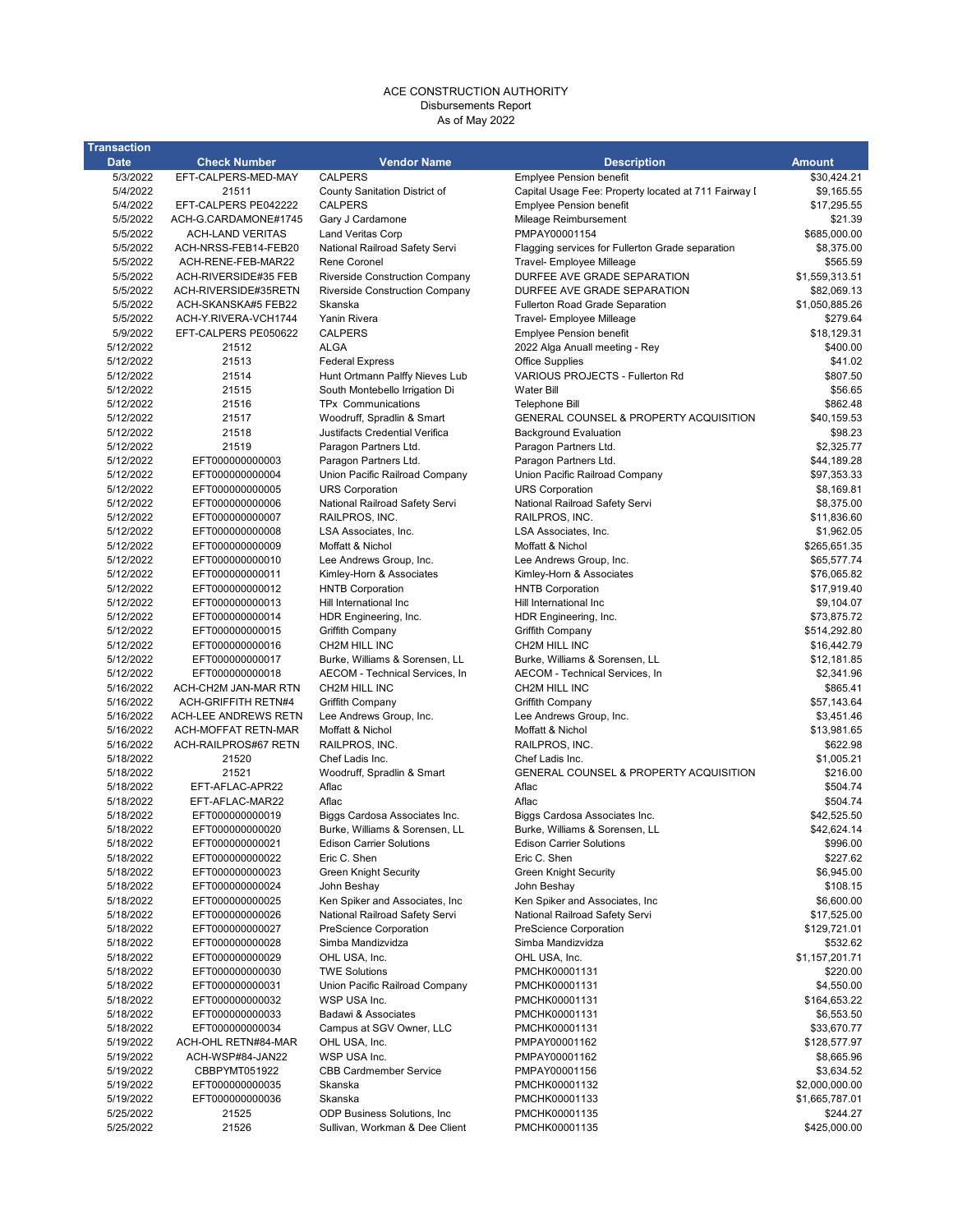## ACE CONSTRUCTION AUTHORITY Disbursements Report As of May 2022

| <b>Transaction</b> |                     |                                |                                     |                 |
|--------------------|---------------------|--------------------------------|-------------------------------------|-----------------|
| <b>Date</b>        | <b>Check Number</b> | <b>Vendor Name</b>             | <b>Description</b>                  | <b>Amount</b>   |
| 5/25/2022          | 21527               | County of Los Angeles Dept. Pu | PMCHK00001135                       | \$12,901.12     |
| 5/25/2022          | EFT000000000037     | Zarina Mapes                   | PMCHK00001136                       | \$2,386.78      |
| 5/25/2022          | EFT000000000038     | Yanin Rivera                   | PMCHK00001136                       | \$161.07        |
| 5/25/2022          | EFT000000000039     | Epic Land Solution             | PMCHK00001136                       | \$5,772.23      |
| 5/25/2022          | EFT000000000040     | Procore Technologies, Inc.     | PMCHK00001136                       | \$89,011.00     |
|                    |                     |                                | <b>Total May 2022 Disbursements</b> | \$10,766,706.89 |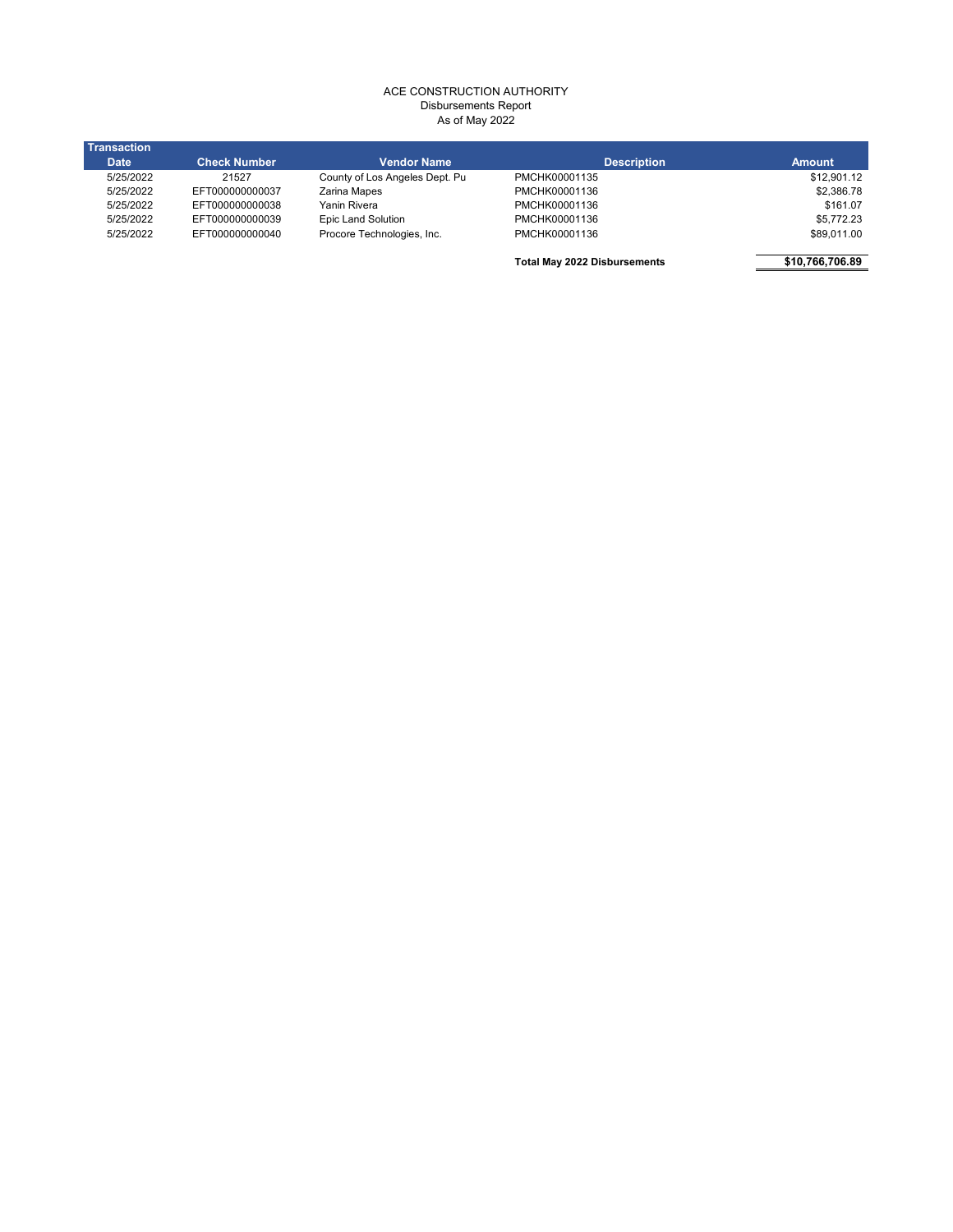| Journal Entry TRX Date | <b>Account Number</b>      | <b>Account Description</b>                         | <b>Debit Amount</b> | <b>Credit Amount Originating Master ID</b> | <b>Originating Master Name</b>  | <b>Description</b>      | Reference                      | <b>Originating TRX Source</b> |
|------------------------|----------------------------|----------------------------------------------------|---------------------|--------------------------------------------|---------------------------------|-------------------------|--------------------------------|-------------------------------|
| 15734                  | 1/11/2022 012-000-000-5315 | <b>Utilities</b>                                   | 254.06              | 307<br>$\sim$                              | AT&T                            | Purchases               | Recurring Jan22- phone         | PMTRX00000155                 |
| 15735                  | 1/12/2022 000-000-000-1310 | Intercompany Receivable - Due from ACE             | 478.68              | 586<br>$\overline{\phantom{a}}$            | Zoom Video Communiications Inc. | Purchases               | Split-ACE/COG                  | PMTRX00000155                 |
| 15735                  | 1/12/2022 012-000-000-5920 | Webpage/Software Services                          | 718.02              | 586<br>$\sim$                              | Zoom Video Communiications Inc. | Purchases               | Split-ACE/COG                  | PMTRX00000155                 |
| 15736                  | 1/20/2022 000-000-000-1310 | Intercompany Receivable - Due from ACE             | 480.00              | 370<br>$\overline{\phantom{a}}$            | Wix                             | Purchases               | ACE website 2vears             | PMTRX00000155                 |
| 15737                  | 1/22/2022 012-000-000-5315 | <b>Utilities</b>                                   | 50.08               | 350<br>$\sim$                              | <b>Verizon Wireless</b>         | Purchases               | Hotspot                        | PMTRX00000155                 |
| 15738                  | 1/26/2022 012-000-000-5325 | <b>Office Supplies</b>                             | 13.13               | 611<br>$\sim$                              | HP Inc.                         | Purchases               | Monthly Ink- Marisa            | PMTRX00000155                 |
| 15907                  | 1/31/2022 015-157-070-6017 | Coyote Implementation Plan - Program Management-DO | 51.45               | 307<br>$\sim$                              | AT&T                            | Purchases               | Coyote Hotline- Jan22          | PMTRX00000165                 |
| 15908                  | 2/2/2022 000-000-000-1310  | Intercompany Receivable - Due from ACE             | 340.80              | 315<br>$\overline{\phantom{a}}$            | Google                          | Purchases               | Google Split                   | PMTRX00000165                 |
| 15908                  | 2/2/2022 012-000-000-5920  | Webpage/Software Services                          | 227.20              | 315<br>$\sim$                              | Google                          | Purchases               | Google Split                   | PMTRX00000165                 |
| 15909                  | 2/3/2022 012-000-000-5325  | <b>Office Supplies</b>                             | 55.11               | 306<br>$\overline{\phantom{a}}$            | AMAZON                          | Purchases               | Masks for Office Use           | PMTRX00000165                 |
| 15910                  | 2/3/2022 012-000-000-5920  | Webpage/Software Services                          | 153.94              | 315                                        | Google                          | Purchases               | Google Voice                   | PMTRX00000165                 |
| 15912                  | 3/1/2022 000-000-000-2102  | Citi Bank Card                                     |                     | 2,822.47<br>385                            | CITI CARD                       | Accounts Pavable        | Payment Entry                  | PMPAY00000232                 |
| 15918                  | 2/9/2022 012-000-000-5920  | Webpage/Software Services                          | 4.99                | 370                                        | Wix                             | Purchases               | Monthly- website               | PMTRX00000166                 |
| 15920                  | 2/11/2022 012-000-000-5315 | <b>Utilities</b>                                   | 252.51              | 307                                        | AT&T                            | Purchases               | Alhambra office phone          | PMTRX00000166                 |
| 15919                  | 2/11/2022 012-000-000-5320 | Postage                                            | 26.85               | 343                                        | USPS.COM                        | Purchases               | Postage-signatures Marisa/davi | PMTRX00000166                 |
| 15926                  | 2/12/2022 000-000-000-1310 | Intercompany Receivable - Due from ACE             | 478.68              | 586                                        | Zoom Video Communiications Inc. | Purchases               | Zoom- Feb split                | PMTRX00000166                 |
| 15926                  | 2/12/2022 012-000-000-5920 | Webpage/Software Services                          | 718.02              | 586                                        | Zoom Video Communiications Inc. | Purchases               | Zoom- Feb split                | PMTRX00000166                 |
| 15921                  | 2/15/2022 012-000-000-5355 | Meetings/Travel                                    | 128.89              | 609                                        | Lewis Engraving Inc             | Purchases               | Paul Hubler plaque             | PMTRX00000166                 |
| 15922                  | 2/22/2022 012-000-000-5315 | <b>Utilities</b>                                   | 50.08               | 350                                        | Verizon Wireless                | Purchases               | Recurring-jetpack              | PMTRX00000166                 |
| 15923                  | 2/24/2022 012-000-000-5355 | Meetings/Travel                                    | 36.54               | 335                                        | Ready Fresh by Nestle           | Purchases               | Water- Office/Meetings         | PMTRX00000166                 |
| 15924                  | 2/26/2022 012-000-000-5325 | <b>Office Supplies</b>                             | 13.13               | 611                                        | HP Inc.                         | Purchases               | Recurring ink- marisa          | PMTRX00000166                 |
| 15925                  | 2/28/2022 015-157-070-6017 | Covote Implementation Plan - Program Management-DO | 51.67               | 307                                        | AT&T                            | Purchases               | Covote hotline- feb22          | PMTRX00000166                 |
| 16037                  | 3/1/2022 012-000-000-5355  | Meetings/Travel                                    | 61.30               | 557                                        | Corner Bakery Cafe              | Purchases               | Lunch Meeting w/Marisa         | PMTRX00000172                 |
| 16038                  | 3/2/2022 000-000-000-1310  | Intercompany Receivable - Due from ACE             | 353.44              | 315                                        | Google                          | Purchases               | Google Split-ACE/COG           | PMTRX00000172                 |
| 16038                  | 3/2/2022 012-000-000-5920  | Webpage/Software Services                          | 235.63              | 315                                        | Google                          | Purchases               | Google Split-ACE/COG           | PMTRX00000172                 |
| 16040                  | 3/3/2022 012-000-000-5355  | Meetings/Travel                                    | 563.27              | 651                                        | Sheraton New Orleans            | Purchases               | Hotel for Alex- VMT Conference | PMTRX00000172                 |
| 16039                  | 3/3/2022 012-000-000-5920  | Webpage/Software Services                          | 146.41              | 315                                        | Google                          | Purchases               | Google Voice                   | PMTRX00000172                 |
| 16042                  | 3/11/2022 000-000-000-2102 | Citi Bank Card                                     |                     | 385<br>3.121.41                            | CITI CARD                       | <b>Accounts Pavable</b> | Payment Entry                  | PMPAY00000236                 |
|                        |                            |                                                    |                     |                                            |                                 |                         |                                |                               |

**Total 5,943.88 5,943.88**

Page 6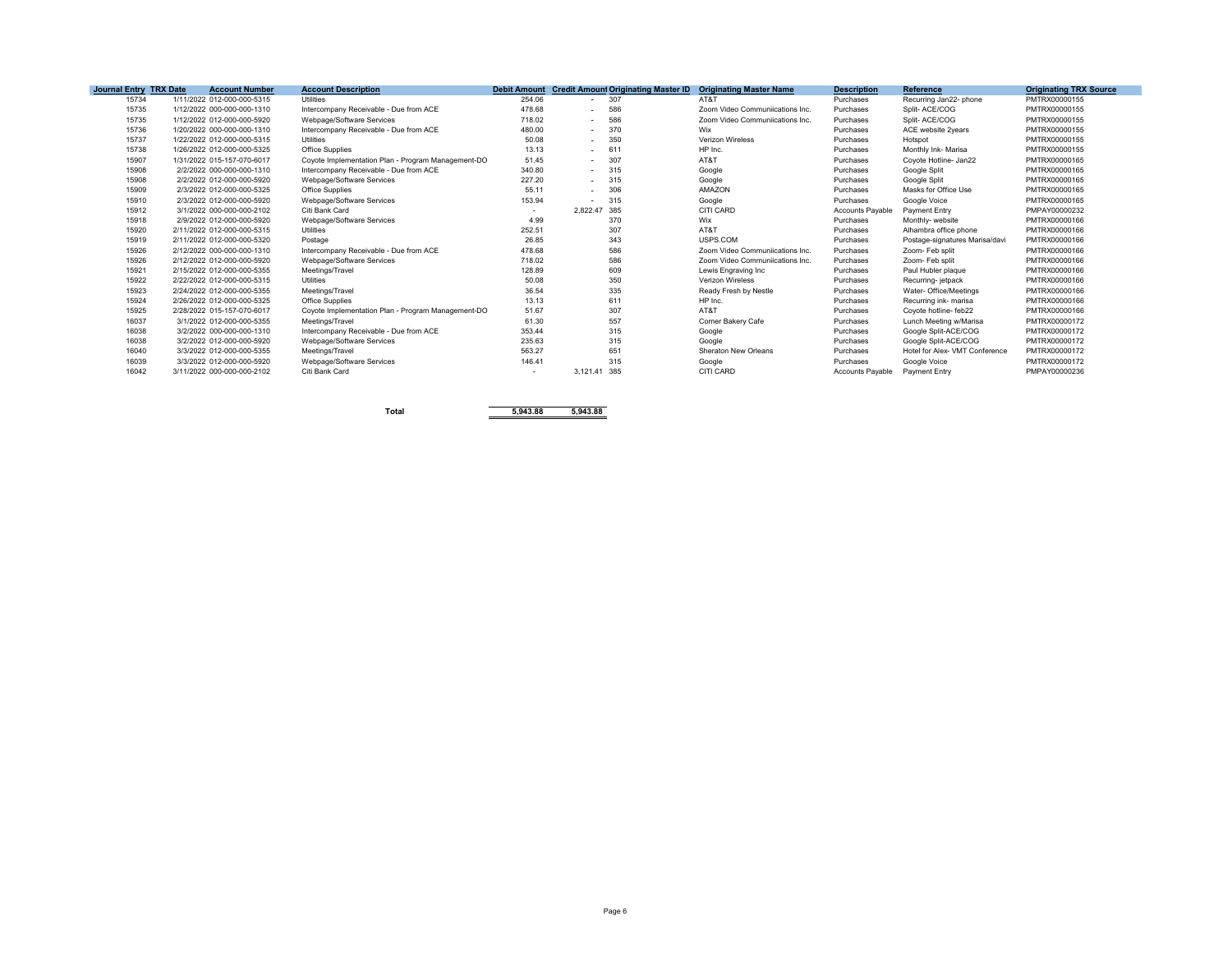| Journal Entry    | <b>Series</b><br>14.802 Purchasing     | <b>TRX Date</b> | <b>Account Number</b><br>6/9/2021 012-000-000-5920         | <b>Account Description</b><br>Webpage/Software Services                         | <b>Debit Amount</b><br>4.99 | <b>Credit Amount</b> | 370        | <b>Originating Master Originating Master Name</b><br>Wix                         | <b>Description</b><br>Purchases | Reference<br>recurring website                                   | <b>Originating TRX Source</b><br>PMTRX00000132 |  |
|------------------|----------------------------------------|-----------------|------------------------------------------------------------|---------------------------------------------------------------------------------|-----------------------------|----------------------|------------|----------------------------------------------------------------------------------|---------------------------------|------------------------------------------------------------------|------------------------------------------------|--|
|                  | 14,808 Purchasing                      |                 | 6/9/2021 012-000-000-5315                                  | Utilities                                                                       | 44.11                       |                      | 307        | AT&T                                                                             | Purchases                       | Table Cloth- meetings/events                                     | PMTRX00000132                                  |  |
|                  | 14,803 Purchasing                      |                 | 6/10/2021 012-000-000-5325                                 | Office Supplies                                                                 | 9.69                        | ÷,                   | 326        | Office Depot                                                                     | Purchases                       | Zoom recurring- split ACE/COG                                    | PMTRX00000132                                  |  |
|                  | 14.809 Purchasing                      |                 | 6/10/2021 012-000-000-5325                                 | Office Supplies                                                                 | 188.35                      | ÷                    | 326        | Office Depot                                                                     | Purchases                       | coyote hotline-july21                                            | PMTRX00000132                                  |  |
| 14,804           | Purchasing<br>14,805 Purchasing        |                 | 6/11/2021 014-000-000-5320<br>6/12/2021 012-000-000-5920   | Postage Expense (UA) - SGVCOG Board Mailings<br>Webpage/Software Services       | 7.95<br>655.05              |                      | 343<br>586 | USPS.COM<br>Zoom Video Communiications Inc.                                      | Purchases<br>Purchases          | Zoom recurring- split ACE/COG<br>Shirts sent to Marisa           | PMTRX00000132<br>PMTRX00000132                 |  |
|                  | 14,805 Purchasing                      |                 | 6/12/2021 000-000-000-1310                                 | Intercompany Receivable - Due from ACE                                          | 436.70                      | ä,                   | 586        | Zoom Video Communiications Inc.                                                  | Purchases                       | dry clean-outreach for events                                    | PMTRX00000132                                  |  |
|                  | 14 806 Purchasing                      |                 | 6/22/2021 015-157-070-6017                                 | Covote Implementation Plan - Program Management                                 | 50.08                       |                      | 307        | AT&T                                                                             | Purchases                       | Recurring- jetnack                                               | PMTRX00000132                                  |  |
|                  | 14.839 Purchasing                      |                 | 6/22/2021 012-000-000-5315                                 | Utilities                                                                       | 50.08                       | ä,                   | 350        | Verizon Wireless                                                                 | Purchases                       | Computers for new employees                                      | PMTRX00000132                                  |  |
| 14,840           | 14.807 Purchasing<br>Purchasing        |                 | 6/25/2021 012-000-000-5325<br>6/29/2021 012-000-000-5910   | Office Supplies<br>Equipment & Soft Acquisition                                 | 13.13<br>379.57             | ä,<br>ä,             | 611<br>323 | HP Inc.<br>Mirosoft                                                              | Purchases<br>Purchases          | Recurring- ink for Marisa<br>Google Suite SPLIT- ACE/COG         | PMTRX00000133<br>PMTRX00000133                 |  |
|                  | 14,838 Purchasing                      |                 | 6/30/2021 012-000-000-5355                                 | Meetings/Travel                                                                 | 25.00                       |                      | 628        | WTS-LA                                                                           | Purchases                       | Office Phpne- recurring                                          | PMTRX00000133                                  |  |
| 14,841           | Purchasing                             |                 | 6/30/2021 012-000-000-5910                                 | Equipment & Soft Acquisition                                                    | 175.19                      | ä,                   | 323        | Mirosoft                                                                         | Purchases                       | recurring webpage                                                | PMTRX00000133                                  |  |
|                  | 14,842 Purchasing                      |                 | 6/30/2021 012-000-000-5910                                 | Equipment & Soft Acquisition                                                    | 59.08                       |                      | 323        | Mirosoft                                                                         | Purchases                       | Office Supplies- folders                                         | PMTRX00000133                                  |  |
|                  | 14,843 Purchasing<br>14,844 Purchasing |                 | 6/30/2021 015-157-070-6017<br>6/30/2021 012-000-000-5920   | Covote Implementation Plan - Program Management<br>Webpage/Software Services    | 368.99<br>151.28            |                      | 629<br>315 | Shoppajama<br>Google                                                             | Purchases<br>Purchases          | GB packet- Maggie<br>Zoom monthly- Split                         | PMTRX00000133<br>PMTRX00000133                 |  |
|                  | 14 845 Purchasing                      |                 | 6/30/2021 012-000-000-5330                                 | Printing/Publications                                                           | 77.46                       |                      | 527        | Paradise Embroidery and Screen Printing                                          | Purchases                       | Zoom monthly- Split                                              | PMTRX00000133                                  |  |
|                  | 14.846 Purchasing                      |                 | 6/30/2021 012-000-000-5920                                 | Webpage/Software Services                                                       | 179.80                      | ÷,                   | 315        | Google                                                                           | Purchases                       | Coyote hotline- monthly                                          | PMTRX00000133                                  |  |
|                  | 14,846 Purchasing                      |                 | 6/30/2021 000-000-000-1310                                 | Intercompany Receivable - Due from ACE                                          | 269.70                      | ä,                   | 315        | Google                                                                           | Purchases                       | Hp- recurring ink- marisa                                        | PMTRX00000133<br>PMTRX00000134                 |  |
|                  | 14,852 Purchasing<br>14,853 Purchasing |                 | 6/30/2021 000-000-000-2200<br>6/30/2021 000-000-000-2200   | Accrued Expense<br><b>Accrued Expense</b>                                       | 151.55<br>171.11            | ä,<br>÷              | 306<br>325 | AMAZON<br>Next Day Flyers                                                        | Purchases<br>Purchases          | Office Phone<br>Office Supplies                                  | PMTRX00000134                                  |  |
|                  | 14,854 Purchasing                      |                 | 6/30/2021 000-000-000-2200                                 | Accrued Expense                                                                 | 6,283.15                    |                      | 630        | Logitech                                                                         | Purchases                       | Katie to attend webina                                           | PMTRX00000134                                  |  |
|                  | 14,855 Purchasing                      |                 | 6/30/2021 000-000-000-2200                                 | Accrued Expense                                                                 | 837.36                      |                      | 311        | DELL                                                                             | Purchases                       | monthly jetpack                                                  | PMTRX00000134                                  |  |
|                  | 14.856 Purchasing<br>14 990 Purchasing |                 | 6/30/2021 000-000-000-2200                                 | Accrued Expense<br>Equipment & Soft Acquisition                                 | 3,737.75                    |                      | 631        | CDW                                                                              | Purchases                       | partial delivery--marisa<br>Zoom recurring- split ACE/COG        | PMTRX00000134<br>PMTRX00000135                 |  |
|                  | 14.928 Purchasing                      |                 | 6/30/2021 012-000-000-5910<br>7/9/2021 012-000-000-5920    | Webpage/Software Services                                                       | 4.99                        | 19.85                | 311<br>370 | DELL<br>Wix                                                                      | Purchases<br>Purchases          | recurring website                                                | PMTRX00000135                                  |  |
|                  | 14.929 Purchasing                      |                 | 7/12/2021 000-000-000-1310                                 | Intercompany Receivable - Due from ACE                                          | 436.70                      |                      | 586        | Zoom Video Communiications Inc.                                                  | Purchases                       | Zoom recurring- split ACE/COG                                    | PMTRX00000135                                  |  |
|                  | 14,929 Purchasing                      |                 | 7/12/2021 012-000-000-5920                                 | Webpage/Software Services                                                       | 655.05                      |                      | 586        | Zoom Video Communiications Inc.                                                  | Purchases                       | Zoom recurring- split ACE/COG                                    | PMTRX00000135                                  |  |
|                  | 14,936 Purchasing<br>14,930 Purchasing |                 | 7/12/2021 012-000-000-5315<br>7/15/2021 012-000-000-5320   | Utilities<br>Postage                                                            | 50.61<br>9.55               |                      | 307<br>421 | AT&T<br>Glendora Main Office PO                                                  | Purchases<br>Purchases          | Shirts sent to Marisa<br>dry clean-outreach for events           | PMTRX00000135<br>PMTRX00000135                 |  |
|                  | 14,931 Purchasing                      |                 | 7/20/2021 012-000-000-5355                                 | Meetings/Trave                                                                  | 46.00                       |                      | 633        | Boys Cleaners East                                                               | Purchases                       | Recurring-jetpack                                                | PMTRX00000135                                  |  |
|                  | 14.932 Purchasing                      |                 | 7/22/2021 012-000-000-5315                                 | <b>Utilities</b>                                                                | 50.08                       |                      | 350        | Verizon Wireless                                                                 | Purchases                       | Recurring- ink for Marisa                                        | PMTRX00000135                                  |  |
|                  | 14.933 Purchasing<br>14.934 Purchasing |                 | 7/26/2021 012-000-000-5325<br>7/28/2021 012-000-000-5355   | Office Supplies<br>Meetings/Travel                                              | 13.13<br>110.25             |                      | 611<br>306 | HP Inc.<br>AMAZON                                                                | Purchases<br>Purchases          | Table Cloth- meetings/events<br>coyote hotline-july21            | PMTRX00000135<br>PMTRX00000135                 |  |
|                  | 14.935 Purchasing                      |                 | 7/30/2021 015-157-070-6017                                 | Covote Implementation Plan - Program Management                                 | 49.99                       |                      | 307        | AT&T                                                                             | Purchases                       | Office Phone- recurring                                          | PMTRX00000135                                  |  |
| 14,961           | Purchasing                             |                 | 7/30/2021 012-000-000-5910                                 | Equipment & Soft Acquisition                                                    | 4.338.13                    |                      | 631        | CDW                                                                              | Purchases                       | Computers for new employees                                      | PMTRX00000136                                  |  |
|                  | 14,988 Purchasing                      |                 | 8/1/2021 000-000-000-1310                                  | Intercompany Receivable - Due from ACE                                          | 276.26                      |                      | 315        | Google                                                                           | Purchases                       | Google Suite SPLIT- ACE/COG                                      | PMTRX00000137                                  |  |
| 14,988<br>14,989 | Purchasing<br>Purchasing               |                 | 8/1/2021 012-000-000-5920<br>8/2/2021 012-000-000-5920     | Webpage/Software Services<br>Webpage/Software Services                          | 184.18<br>150.01            |                      | 315<br>315 | Google<br>Google                                                                 | Purchases<br>Purchases          | Google Suite SPLIT- ACE/COG<br>monthly google voice              | PMTRX00000137<br>PMTRX00000137                 |  |
|                  | 15,023 Purchasing                      |                 | 8/9/2021 012-000-000-5920                                  | Webpage/Software Services                                                       | 4.99                        |                      | 370        | Wix                                                                              | Purchases                       | website- monthly                                                 | PMTRX00000139                                  |  |
| 15.024           | Purchasing                             |                 | 8/10/2021 012-000-000-5920                                 | Webpage/Software Services                                                       | 6.77                        |                      | 586        | Zoom Video Communiications Inc.                                                  | Purchases                       | added account                                                    | PMTRX00000139                                  |  |
| 15.026           | 15.025 Purchasing<br>Purchasing        |                 | 8/10/2021 012-000-000-5920<br>8/10/2021 012-000-000-5315   | Webpage/Software Services<br>Utilities                                          | 41475<br>49.08              |                      | 586<br>307 | Zoom Video Communiications Inc.<br>AT&T                                          | Purchases<br>Purchases          | added webinar for new staff                                      | PMTRX00000139<br>PMTRX00000139                 |  |
| 15.039           | Purchasing                             |                 | 8/10/2021 012-000-000-5910                                 | Equipment & Soft Acquisition                                                    | 7.953.96                    |                      | 323        | Mirosoft                                                                         | Purchases                       | recurring office phone<br>Zoom monthly- split                    | PMTRX00000139                                  |  |
| 15,027           | Purchasing                             |                 | 8/12/2021 000-000-000-1310                                 | Intercompany Receivable - Due from ACE                                          | 478.68                      |                      | 586        | Zoom Video Communiications Inc.                                                  | Purchases                       | Zoom monthly- split                                              | PMTRX00000139                                  |  |
| 15,027           | Purchasing                             |                 | 8/12/2021 012-000-000-5920                                 | Webpage/Software Services                                                       | 718.02                      |                      | 586        | Zoom Video Communiications Inc.                                                  | Purchases                       | Adobe Lic. for new employees                                     | PMTRX00000139                                  |  |
|                  | 15,028 Purchasing<br>15,029 Purchasing |                 | 8/17/2021 012-000-000-5920<br>8/20/2021 012-000-000-5910   | Webpage/Software Services<br>Equipment & Soft Acquisition                       | 563.04<br>27.54             |                      | 300<br>301 | Adobe<br><b>Best Buy</b>                                                         | Purchases<br>Purchases          | USB ethernet cables- split ACE<br>USB ethernet cables- split ACE | PMTRX00000139<br>PMTRX00000139                 |  |
|                  | 15.029 Purchasing                      |                 | 8/20/2021 000-000-000-1310                                 | Intercompany Receivable - Due from ACE                                          | 27.55                       |                      | 301        | Best Buy                                                                         | Purchases                       | yearly services                                                  | PMTRX00000139                                  |  |
|                  | 15,030 Purchasing                      |                 | 8/21/2021 012-000-000-5920                                 | Webnage/Software Services                                                       | 372.00                      |                      | 388        | Survey Monkey                                                                    | Purchases                       | Jetpack- monthly                                                 | PMTRX00000139                                  |  |
|                  | 15.031 Purchasing                      |                 | 8/22/2021 012-000-000-5315                                 | Utilities                                                                       | 50.08                       |                      | 350        | Verizon Wireless                                                                 | Purchases                       | Headset for Zoom Meetings                                        | PMTRX00000139                                  |  |
|                  | 15,032 Purchasing<br>15,033 Purchasing |                 | 8/23/2021 012-000-000-5910<br>8/25/2021 012-000-000-5910   | Equipment & Soft Acquisition<br>Equipment & Soft Acquisition                    | 38.58<br>73.30              |                      | 306<br>323 | AMAZON<br>Mirosoft                                                               | Purchases<br>Purchases          | Webcam for Katie<br>Recurring Ink- Marisa                        | PMTRX00000139<br>PMTRX00000139                 |  |
|                  | 15,034 Purchasing                      |                 | 8/26/2021 012-000-000-5325                                 | Office Supplies                                                                 | 13.13                       |                      | 611        | HP Inc.                                                                          | Purchases                       | ICMA Membership/Alex                                             | PMTRX00000139                                  |  |
| 15,035           | Purchasing                             |                 | 8/27/2021 012-000-000-5350                                 | Dues & Subscriptions                                                            | 75.00                       |                      | 570        | ICMA-RC                                                                          | Purchases                       | ICMA Membership/Katie                                            | PMTRX00000139                                  |  |
|                  | 15,036 Purchasing<br>15.037 Purchasing |                 | 8/27/2021 012-000-000-5350<br>8/27/2021 012-000-000-5350   | Dues & Subscriptions<br>Dues & Subscriptions                                    | 75.00<br>700.00             |                      | 570        | ICMA-RC<br>ICMA-RC                                                               | Purchases                       | ICMA Membership/Marisa                                           | PMTRX00000139<br>PMTRX00000139                 |  |
|                  | 15.147 Purchasing                      |                 | 8/27/2021 012-000-000-5350                                 | Dues & Subscriptions                                                            | 700.00                      |                      | 570<br>636 | International City/County Management Assoc Purchases                             | Purchases                       | Parking Validation Tickets<br>4 computers for staff              | PMTRX00000141                                  |  |
|                  | 15.148 Purchasing                      |                 | 8/27/2021 012-000-000-5350                                 | Dues & Subscriptions                                                            | 75.00                       |                      | 636        | International City/County Management Assoc Purchases                             |                                 | ICMA Conference-Marisa                                           | PMTRX00000141                                  |  |
|                  | 15.149 Purchasing                      |                 | 8/27/2021 012-000-000-5350                                 | Dues & Subscriptions                                                            | 75.00                       |                      | 636        | International City/County Management Assoc Purchases                             |                                 | Hotline-Covote                                                   | PMTRX00000141                                  |  |
|                  | 15,038 Purchasing<br>15,040 Purchasing |                 | 8/31/2021 012-000-000-5355                                 | Meetings/Travel<br>Meetings/Travel                                              | 300.00                      |                      | 110<br>570 | Athena Parking (Alhambra)<br>ICMA-RC                                             | Purchases                       | Google Voice                                                     | PMTRX00000139<br>PMTRX00000139                 |  |
|                  | 15,146 Purchasing                      |                 | 8/31/2021 012-000-000-5355<br>8/31/2021 012-000-000-5355   | Meetings/Travel                                                                 | 720.00<br>720.00            |                      | 636        | International City/County Management Assoc Purchases                             | Purchases                       | Google Suite- SPLIT<br>Google Suite- SPLIT                       | PMTRX00000141                                  |  |
| 15,086           | Purchasing                             |                 | 9/1/2021 015-157-070-6017                                  | Coyote Implementation Plan - Program Management                                 | 49.99                       |                      | 307        | AT&T                                                                             | Purchases                       | Katie- ICMA Conference                                           | PMTRX00000140                                  |  |
|                  | 15,087 Purchasing                      |                 | 9/1/2021 012-000-000-5920                                  | Webpage/Software Services                                                       | 149.88                      |                      | 315        | Google                                                                           | Purchases                       | Laptop for Cortez                                                | PMTRX00000140                                  |  |
| 15,088           | Purchasing                             |                 | 9/1/2021 000-000-000-1310                                  | Intercompany Receivable - Due from ACE                                          | 296.57                      |                      | 315        | Google                                                                           | Purchases                       | Travel Insurance- ICMA trip                                      | PMTRX00000140                                  |  |
|                  | 15.088 Purchasing<br>15.089 Purchasing |                 | 9/1/2021 012-000-000-5920<br>9/1/2021 012-000-000-5355     | Webpage/Software Services<br>Meetings/Travel                                    | 197.72<br>420.00            |                      | 315<br>570 | Google<br>ICMA-RC                                                                | Purchases<br>Purchases          | Flight/ICMA (Marisa Katie)<br>Online Services- Yearly            | PMTRX00000140<br>PMTRX00000140                 |  |
|                  | 15,090 Purchasing                      |                 | 9/1/2021 012-000-000-5910                                  | Equipment & Soft Acquisition                                                    | 1.988.49                    |                      | 323        | Mirosoft                                                                         | Purchases                       | ICMA Confernce Reg.- Katie                                       | PMTRX00000140                                  |  |
|                  | 15,092 Purchasing                      |                 | 9/1/2021 012-000-000-5355                                  | Meetings/Travel                                                                 | 681.56                      |                      | 581        | Alaska Airlines                                                                  | Purchases                       | ICMA Confernce Reg-Marisa                                        | PMTRX00000140                                  |  |
| 15,091           | 15,145 Purchasing<br>Purchasing        |                 | 9/1/2021 012-000-000-5355<br>9/2/2021 012-000-000-5355     | Meetings/Travel                                                                 | 420.00<br>43.76             |                      | 636<br>635 | International City/County Management Assoc Purchases<br>Allianz Global Assitance | Purchases                       | ICMA Membership- Marisa<br>ICMA membership-Katie                 | PMTRX00000141<br>PMTRX00000140                 |  |
| 15,093           | Purchasing                             |                 | 9/5/2021 012-000-000-5920                                  | Meetings/Travel<br>Webpage/Software Services                                    | 432.00                      |                      | 323        | Mirosoft                                                                         | Purchases                       | ICMA Membership-Alex                                             | PMTRX00000140                                  |  |
|                  | 15,207 Purchasing                      |                 | 9/8/2021 012-000-000-5920                                  | Webpage/Software Services                                                       | 128.47                      |                      | 300        | Adobe                                                                            | Purchases                       | Recurring-Website                                                | PMTRX00000142                                  |  |
|                  | 15,190 Purchasing                      |                 | 9/9/2021 012-000-000-5920                                  | Webpage/Software Services                                                       | 4.99                        |                      | 370        | Wix                                                                              | Purchases                       | Office Supplies                                                  | PMTRX00000142                                  |  |
| 15,203           | 15.191 Purchasing<br>Purchasing        |                 | 9/9/2021 012-000-000-5325<br>9/11/2021 015-125-060-6017    | Office Supplies                                                                 | 28.62<br>110.00             |                      | 402<br>302 | <b>Staples</b><br>Activity Scheduling Inc.                                       | Purchases<br>Purchases          | Zoom- split<br>Zoom- split                                       | PMTRX00000142<br>PMTRX00000142                 |  |
|                  | 15,204 Purchasing                      |                 | 9/11/2021 012-000-000-5315                                 | Energy Wise - SC Gas Company - Program Mgt<br>Utilities                         | 48.60                       |                      | 307        | AT&T                                                                             | Purchases                       | Docking Stations new employees                                   | PMTRX00000142                                  |  |
|                  | 15,192 Purchasing                      |                 | 9/12/2021 000-000-000-1310                                 | Intercompany Receivable - Due from ACE                                          | 478.68                      |                      | 586        | Zoom Video Communiications Inc.                                                  | Purchases                       | Jetpack- monthly                                                 | PMTRX00000142                                  |  |
| 15,192           | Purchasing                             |                 | 9/12/2021 012-000-000-5920                                 | Webpage/Software Services                                                       | 718.02                      |                      | 586        | Zoom Video Communiications Inc.                                                  | Purchases                       | HP instant- Marisa                                               | PMTRX00000142                                  |  |
|                  | 15,193 Purchasing<br>15.196 Purchasing |                 | 9/12/2021 012-000-000-5910<br>9/14/2021 000-000-000-1310   | Equipment & Soft Acquisition<br>Intercompany Receivable - Due from ACE          | 274.48<br>125.12            |                      | 306<br>300 | AMAZON<br>Adobe                                                                  | Purchases<br>Purchases          | Adobe- 1 year- Ricky Choi<br>raffle basket for Covina- NNO       | PMTRX00000142<br>PMTRX00000142                 |  |
|                  | 15.198 Purchasing                      |                 | 9/15/2021 015-145-070-5355                                 | Homelessness Program - LAC - Meetings / Travel                                  | 325.00                      |                      | 637        | National Alliance to End Homelessness                                            | Purchases                       | Conference-Turner                                                | PMTRX00000142                                  |  |
|                  | 15.199 Purchasing                      |                 | 9/15/2021 015-145-070-5355                                 | Homelessness Program - LAC - Meetings / Travel                                  | 325.00                      |                      | 637        | National Alliance to End Homelessness                                            | Purchases                       | Conerence- Victoria                                              | PMTRX00000142                                  |  |
|                  | 15.202 Purchasing<br>15,194 Purchasing |                 | 9/16/2021 012-000-000-5920<br>9/22/2021 012-000-000-5315   | Webpage/Software Services                                                       | 15.99                       |                      | 396<br>350 | Network Solutions<br>Verizon Wireless                                            | Purchases<br>Purchases          | Docking station for Vanessa +1<br>sgv renewal of- domain 5 year  | PMTRX00000142<br>PMTRX00000142                 |  |
|                  | 15,209 Purchasing                      |                 | 9/22/2021 012-000-000-5920                                 | Utilities<br>Webpage/Software Services                                          | 50.08<br>102.37             |                      | 315        | Google                                                                           | Purchases                       | sgvcog.org- 1 year renewal                                       | PMTRX00000142                                  |  |
|                  | 15,210 Purchasing                      |                 | 9/22/2021 000-000-000-1310                                 | Intercompany Receivable - Due from ACE                                          | 216.30                      |                      | 315        | Google                                                                           | Purchases                       | Schedule software- SGVEWP                                        | PMTRX00000142                                  |  |
|                  | 15,210 Purchasing                      |                 | 9/22/2021 012-000-000-5920                                 | Webpage/Software Services                                                       | 144.20                      |                      | 315        | Google                                                                           | Purchases                       | Office phone- recurring                                          | PMTRX00000142                                  |  |
|                  | 15,195 Purchasing<br>15,208 Purchasing |                 | 9/26/2021 012-000-000-5325<br>9/27/2021 012-000-000-5920   | Office Supplies<br>Webpage/Software Services                                    | 13.13<br>155.88             |                      | 611<br>300 | HP Inc.<br>Adobe                                                                 | Purchases<br>Purchases          | Raffle Prize for Covina NNO<br>Coyote Hotline- Sept-21           | PMTRX00000142<br>PMTRX00000142                 |  |
|                  | 15.197 Purchasing                      |                 | 9/29/2021 015-157-070-6017                                 | Coyote Implementation Plan - Program Management                                 | 6.99                        |                      | 340        | Smart N Final                                                                    | Purchases                       | Adobe-Victoria                                                   | PMTRX00000142                                  |  |
|                  | 15.200 Purchasing                      |                 | 9/30/2021 012-000-000-5910                                 | Equipment & Soft Acquisition                                                    | 154.32                      |                      | 306        | AMAZON                                                                           | Purchases                       | Adobe- Stef Recurring                                            | PMTRX00000142                                  |  |
|                  | 15.201 Purchasing                      |                 | 9/30/2021 012-000-000-5920                                 | Webpage/Software Services<br>Coyote Implementation Plan - Program Management    | 199.95                      |                      | 396        | Network Solutions                                                                | Purchases                       | Google- voice                                                    | PMTRX00000142                                  |  |
|                  | 15,205 Purchasing<br>15,206 Purchasing |                 | 9/30/2021 015-157-070-6017<br>9/30/2021 015-157-070-6017   | Coyote Implementation Plan - Program Management                                 | 12.41<br>49.99              |                      | 312<br>307 | Dollar Tree<br>AT&T                                                              | Purchases<br>Purchases          | Google- split<br>Google- split                                   | PMTRX00000142<br>PMTRX00000142                 |  |
|                  | 15254 Purchasing                       |                 | 10/1/2021 012-000-000-5920                                 | Webpage/Software Services                                                       | 35.17                       |                      | 315        |                                                                                  | Purchases                       | Voice                                                            | PMTRX00000143                                  |  |
|                  | 15255 Purchasing                       |                 | 10/2/2021 012-000-000-5355                                 | Meetings/Travel                                                                 | 60.00                       |                      | 581        | Alaska Airlines                                                                  | Purchases                       | Baggage Marisa/Katie- depart                                     | PMTRX00000143                                  |  |
|                  | 15256 Purchasing<br>15257 Purchasing   |                 | 10/2/2021 012-000-000-5350<br>10/2/2021 012-000-000-5920   | Dues & Subscriptions<br>Webpage/Software Services                               | 131.20<br>62.10             |                      | 306<br>315 | AMAZON                                                                           | Purchases<br>Purchases          | Prime Membership 21-22<br>Google split                           | PMTRX00000143<br>PMTRX00000143                 |  |
|                  | 15257 Purchasing                       |                 | 10/2/2021 000-000-000-1310                                 | Intercompany Receivable - Due from ACE                                          | 93.15                       |                      | 315        | Google<br>Google                                                                 | Purchases                       | Google split                                                     | PMTRX00000143                                  |  |
|                  | 15258 Purchasing                       |                 | 10/3/2021 015-157-070-6017                                 | Coyote Implementation Plan - Program Management                                 | 30.00                       |                      | 638        | Red Devil Pizza                                                                  | Purchases                       | coyote- raffle prize/booth fee                                   | PMTRX00000143                                  |  |
|                  | 15259 Purchasing                       |                 | 10/5/2021 012-000-000-5355                                 | Meetings/Travel<br>Meetings/Travel                                              | 24.00<br>100.00             |                      | 633        | Boys Cleaners East<br>Alaska Airlines                                            | Purchases<br>Purchases          | Clean table cloth                                                | PMTRX00000143<br>PMTRX00000143                 |  |
|                  | 15260 Purchasing<br>15261 Purchasing   |                 | 10/5/2021 012-000-000-5355<br>10/5/2021 012-000-000-5355   | Meetings/Travel                                                                 | 175.00                      |                      | 581<br>639 | Southern California Association of Non-Profit                                    | Purchases                       | Return baggage claim- mar/kat<br>Conference for Non Profit.Hous  | PMTRX00000143                                  |  |
|                  | 15262 Purchasing                       |                 | 10/6/2021 012-000-000-5355                                 | Meetings/Trave                                                                  | 727.35                      |                      | 640        | <b>Hotel Eastlund</b>                                                            | Purchases                       | Hotel- Marisa/Katie Conference                                   | PMTRX00000143                                  |  |
|                  | 15263 Purchasing<br>15352 Purchasing   |                 | 10/7/2021 012-000-000-5355<br>10/9/2021 012-000-000-5920   | Meetings/Travel                                                                 | 132.30<br>4.99              |                      | 306<br>370 | AMAZON<br>Wix                                                                    | Purchases<br>Purchases          | SGVRHT Table Cloth for events<br>Recurring wepage                | PMTRX00000143<br>PMTRX00000144                 |  |
|                  | 15353 Purchasing                       |                 | 10/8/2021 015-157-070-6017                                 | Webpage/Software Services<br>Covote Implementation Plan - Program Management    | 3.77                        |                      | 421        | Glendora Main Office PO                                                          | Purchases                       | Postage for covote whistle                                       | PMTRX00000144                                  |  |
|                  | 15354 Purchasing                       |                 | 10/11/2021 012-000-000-5325                                | Office Supplies                                                                 | 32.50                       | $\blacksquare$       | 484        | Canva                                                                            | Purchases                       | Business Cards- Brielle                                          | PMTRX00000144                                  |  |
|                  | 15355 Purchasing<br>15356 Purchasing   |                 | 10/11/2021 015-125-060-6017                                | Energy Wise - SC Gas Company - Program Mgt<br>Utilities                         | 25.00                       |                      | 306        | AMAZON<br>AT&T                                                                   | Purchases<br>Purchases          | SGVEWP- Gift card                                                | PMTRX00000144                                  |  |
|                  | 15357 Purchasing                       |                 | 10/12/2021 012-000-000-5315<br>10/15/2021 012-000-000-5350 | Dues & Subscriptions                                                            | 49.17<br>115.65             | $\blacksquare$       | 307<br>533 | San Gabriel Valley Tribune                                                       | Purchases                       | Office Phone<br>Digital Subscrpt 21-22                           | PMTRX00000144<br>PMTRX00000144                 |  |
|                  | 15358 Purchasing                       |                 | 10/12/2021 012-000-000-5920                                | Webpage/Software Services                                                       | 718.02                      |                      | 586        | Zoom Video Communiications Inc.                                                  | Purchases                       | Zoom Split ACE/COG                                               | PMTRX00000144                                  |  |
|                  | 15358 Purchasing                       |                 | 10/12/2021 000-000-000-1310                                | Intercompany Receivable - Due from ACE                                          | 478.68                      |                      | 586        | Zoom Video Communiications Inc.                                                  | Purchases                       | Zoom Split ACE/COG                                               | PMTRX00000144                                  |  |
|                  | 15359 Purchasing<br>15360 Purchasing   |                 | 10/22/2021 012-000-000-5315<br>10/26/2021 012-000-000-5920 | Utilities<br>Webpage/Software Services                                          | 50.08<br>82.95              |                      | 350<br>586 | Verizon Wireless<br>Zoom Video Communiications Inc.                              | Purchases<br>Purchases          | Jet Pack recurring<br>Added Webinar                              | PMTRX00000144<br>PMTRX00000144                 |  |
|                  | 15361 Purchasing                       |                 | 10/26/2021 012-000-000-5325                                | Office Supplies                                                                 | 13.13                       |                      | 611        | HP Inc.                                                                          | Purchases                       | Recurring ink- Marisa                                            | PMTRX00000144                                  |  |
|                  | 15362 Purchasing                       |                 | 10/27/2021 000-000-000-1310                                | Intercompany Receivable - Due from ACF                                          | 84.19                       |                      | 402        | <b>Staples</b>                                                                   | Purchases                       | <b>Toner for Melissa</b>                                         | PMTRX00000144                                  |  |
|                  | 15363 Purchasing                       |                 | 10/30/2021 015-157-070-6017                                | Coyote Implementation Plan - Program Management                                 | 49.79                       |                      | 307        | AT&T                                                                             | Purchases                       | Coyoute Hotline                                                  | PMTRX00000144                                  |  |
|                  | 15364 Purchasing<br>15365 Purchasing   |                 | 10/28/2021 015-159-075-6014<br>10/16/2021 012-000-000-5920 | Housing Homelessness-State-City Plans Implementati<br>Webpage/Software Services | 1,207.97<br>204.00          |                      | 306<br>370 | AMAZON<br>Wix                                                                    | Purchases<br>Purchases          | Hygiene Kit- Tiny Homes-BP<br>yearly premium webpage             | PMTRX00000144<br>PMTRX00000144                 |  |
|                  | 15366 Purchasing                       |                 | 10/28/2021 015-159-075-6014                                | Housing Homelessness-State-City Plans Implementati                              | 3,659.98                    |                      | 306        | AMAZON                                                                           | Purchases                       | Tiny Homes-BP- Shelter Kits                                      | PMTRX00000144                                  |  |
|                  | 15367 Purchasing                       |                 | 10/16/2021 015-125-060-6017                                | Energy Wise - SC Gas Company - Program Mgt                                      | 204.00                      |                      | 370        | Wix                                                                              | Purchases                       | SGVEWP- Prem webpage                                             | PMTRX00000144                                  |  |
|                  | 15368 Purchasing                       |                 | 10/29/2021 015-159-075-6014                                | Housing Homelessness-State-City Plans Implementati                              | 5.553.80                    |                      | 641<br>343 | Uline, Inc.<br>USPS.COM                                                          | Purchases                       | Tiny Homes- BP- Equipment                                        | PMTRX00000144<br>PMTRX00000145                 |  |
|                  | 15479 Purchasing<br>15480 Purchasing   |                 | 11/1/2021 012-000-000-5320<br>11/5/2021 015-159-075-6014   | Postage<br>Housing Homelessness-State-City Plans Implementati                   | 17.40<br>124.75             |                      | 306        | AMAZON                                                                           | Purchases<br>Purchases          | Postage for signature<br>BP- Tiny Homes Supplies                 | PMTRX00000145                                  |  |
|                  | 15481 Purchasing                       |                 | 11/7/2021 015-159-075-6014                                 | Housing Homelessness-State-City Plans Implementati                              | 95.83                       |                      | 306        | AMAZON                                                                           | Purchases                       | BP- Tiny Homes supplies                                          | PMTRX00000145                                  |  |
|                  | 15482 Purchasing<br>15483 Purchasing   |                 | 11/5/2021 015-159-075-6014                                 | Housing Homelessness-State-City Plans Implementati                              | 2.811.03                    |                      | 643        | Kitchen Monkey                                                                   | Purchases                       | Frig at BP Tiny Homes                                            | PMTRX00000145                                  |  |
|                  | 15484 Purchasing                       |                 | 11/4/2021 015-159-075-6014<br>11/1/2021 012-000-000-5920   | Housing Homelessness-State-City Plans Implementati<br>Webpage/Software Services | 865.00<br>135.20            |                      | 644<br>315 | <b>Discount Ramps</b><br>Google                                                  | Purchases<br>Purchases          | Ramps for Tiny Homes- BP<br>Google voice                         | PMTRX00000145<br>PMTRX00000145                 |  |
|                  | 15485 Purchasing                       |                 | 11/1/2021 012-000-000-5920                                 | Webpage/Software Services                                                       | 208.00                      |                      | 315        | Google                                                                           | Purchases                       | Google Suite-SPLIT                                               | PMTRX00000145                                  |  |
|                  | 15485 Purchasing                       |                 | 11/1/2021 000-000-000-1310                                 | Intercompany Receivable - Due from ACE                                          | 312.01                      |                      | 315        | Google                                                                           | Purchases                       | Google Suite-SPLIT                                               | PMTRX00000145                                  |  |
|                  | 15486 Purchasing                       |                 | 11/2/2021 015-159-075-6014<br>11/5/2021 012-000-000-5910   | Housing Homelessness-State-City Plans Implementati                              | 306.50                      |                      | 306        | AMAZON                                                                           | Purchases                       | Shelter kits cont.                                               | PMTRX00000145<br>PMTRX00000145                 |  |
|                  | 15487 Purchasing<br>15488 Purchasing   |                 | 11/2/2021 012-000-000-5350                                 | Equipment & Soft Acquisition<br>Dues & Subscriptions                            | 1.868.88<br>180.00          | $\blacksquare$       | 631<br>308 | CDW<br>Costco                                                                    | Purchases<br>Purchases          | 1 laptop<br>Yearly membership 2022                               | PMTRX00000145                                  |  |
|                  | 15489 Purchasing                       |                 | 11/10/2021 000-000-000-2010                                | Accounts Payable                                                                | 6,283.15                    |                      | 630        | Logitech                                                                         |                                 | Accounts Payabl <sub>lems</sub> not received                     | PMTRX00000146                                  |  |
|                  | 15489 Purchasing                       |                 | 11/10/2021 012-000-000-5910                                | Equipment & Soft Acquisition                                                    |                             | 6.283.15 630         |            | Logitech                                                                         | Purchases                       | Items not received                                               | PMTRX00000146                                  |  |
|                  | 15501 Purchasing                       |                 | 11/10/2021 012-000-000-5910                                | Equipment & Soft Acquisition                                                    |                             | 6,283.15             | 385        | CITI CARD                                                                        | Purchases                       | Hybrid equipment nit received                                    | PMTRX00000147                                  |  |
|                  | 15512 Purchasing<br>15513 Purchasing   |                 | 11/8/2021 012-000-000-5330<br>11/8/2021 015-159-075-6014   | Printing/Publications<br>Housing Homelessness-State-City Plans Implementati     | 83.01<br>952.65             |                      | 527<br>345 | Paradise Embroidery and Screen Printing<br>The Home Depot                        | Purchases<br>Purchases          | Staff Emboridery= on shirts<br>Tiny Homes- BP- medical frig      | PMTRX00000149<br>PMTRX00000149                 |  |
|                  | 15514 Purchasing                       |                 | 11/10/2021 012-000-000-5315                                | Utilities                                                                       | 253.87                      | $\blacksquare$       | 307        | AT&T                                                                             | Purchases                       | Office Phone-Nov21                                               | PMTRX00000149                                  |  |
|                  | 15515 Purchasing                       |                 | 11/12/2021 012-000-000-5355                                | Meetings/Travel                                                                 | 96.56                       |                      | 646        | Dunkin                                                                           | Purchases                       | Donuts for volunteers                                            | PMTRX00000149                                  |  |
|                  | 15516 Purchasing<br>15517 Purchasing   |                 | 11/23/2021 012-000-000-5320<br>11/18/2021 012-000-000-5355 | Postage<br>Meetings/Travel                                                      | 26.10<br>47.82              | ٠                    | 343<br>305 | USPS.COM<br>Albertsons                                                           | Purchases<br>Purchases          | wet signatures needed- m/d<br>Tiny Homes tours for cities        | PMTRX00000149<br>PMTRX00000149                 |  |
|                  | 15518 Purchasing                       |                 | 11/18/2021 012-000-000-5355                                | Meetings/Travel                                                                 | 8.80                        |                      | 499        | 99 Cent Only- Covina                                                             | Purchases                       | Tiny Homes tour- items                                           | PMTRX00000149                                  |  |
|                  | 15519 Purchasing                       |                 | 11/18/2021 012-000-000-5355                                | Meetings/Trave                                                                  | 121.22                      |                      | 609        | Lewis Engraving Inc                                                              | Purchases                       | Deanna Plaque- retirement                                        | PMTRX00000149                                  |  |
|                  | 15520 Purchasing<br>15521 Purchasing   |                 | 11/19/2021 012-000-000-5355<br>11/17/2021 012-000-000-5320 | Meetings/Travel<br>Postage                                                      | 260.00<br>7.32              | $\blacksquare$       | 557<br>647 | Corner Bakery Cafe<br>Monrovia- USPS                                             | Purchases<br>Purchases          | tiny home tour- cities                                           | PMTRX00000149<br>PMTRX00000149                 |  |
|                  | 15522 Purchasing                       |                 | 11/23/2021 012-000-000-5920                                | Webpage/Software Services                                                       | 860.21                      |                      | 300        | Adobe                                                                            | Purchases                       | Postage- m/d signature<br>Adobe recurring                        | PMTRX00000149                                  |  |
|                  | 15523 Purchasing                       |                 | 11/9/2021 012-000-000-5920                                 | Webpage/Software Services                                                       | 4.99                        |                      | 370        | Wix                                                                              | Purchases                       | Recurring webpage                                                | PMTRX00000149                                  |  |
|                  | 15524 Purchasing                       |                 | 11/8/2021 012-000-000-5910                                 | Equipment & Soft Acquisition                                                    | 1.868.88                    |                      | 631        | CDW                                                                              | Purchases                       | laptop                                                           | PMTRX00000149                                  |  |
|                  | 15525 Purchasing<br>15526 Purchasing   |                 | 11/9/2021 012-000-000-5920<br>11/10/2021 015-159-075-6014  | Webpage/Software Services<br>Housing Homelessness-State-City Plans Implementati | 119.98<br>118.20            |                      | 396<br>306 | Network Solutions<br>AMAZON                                                      | Purchases<br>Purchases          | recurring webage security<br>BP tiny homes- supplies             | PMTRX00000149<br>PMTRX00000149                 |  |
|                  | 15527 Purchasing                       |                 | 11/10/2021 015-159-075-6014                                | Housing Homelessness-State-City Plans Implementati                              | 618.41                      |                      | 306        | AMAZON                                                                           | Purchases                       | BP tiny Homes Supplies                                           | PMTRX00000149                                  |  |
|                  | 15528 Purchasing                       |                 | 11/10/2021 015-159-075-6014                                | Housing Homelessness-State-City Plans Implementati                              | 16.26                       |                      | 306        | AMAZON                                                                           | Purchases                       | BP tiny homes supplies                                           | PMTRX00000149                                  |  |
|                  | 15529 Purchasing                       |                 | 11/22/2021 012-000-000-5315                                | Utilities                                                                       | 50.08                       |                      | 350        | Verizon Wireless                                                                 | Purchases                       | recurring monthly jetpack                                        | PMTRX00000149                                  |  |